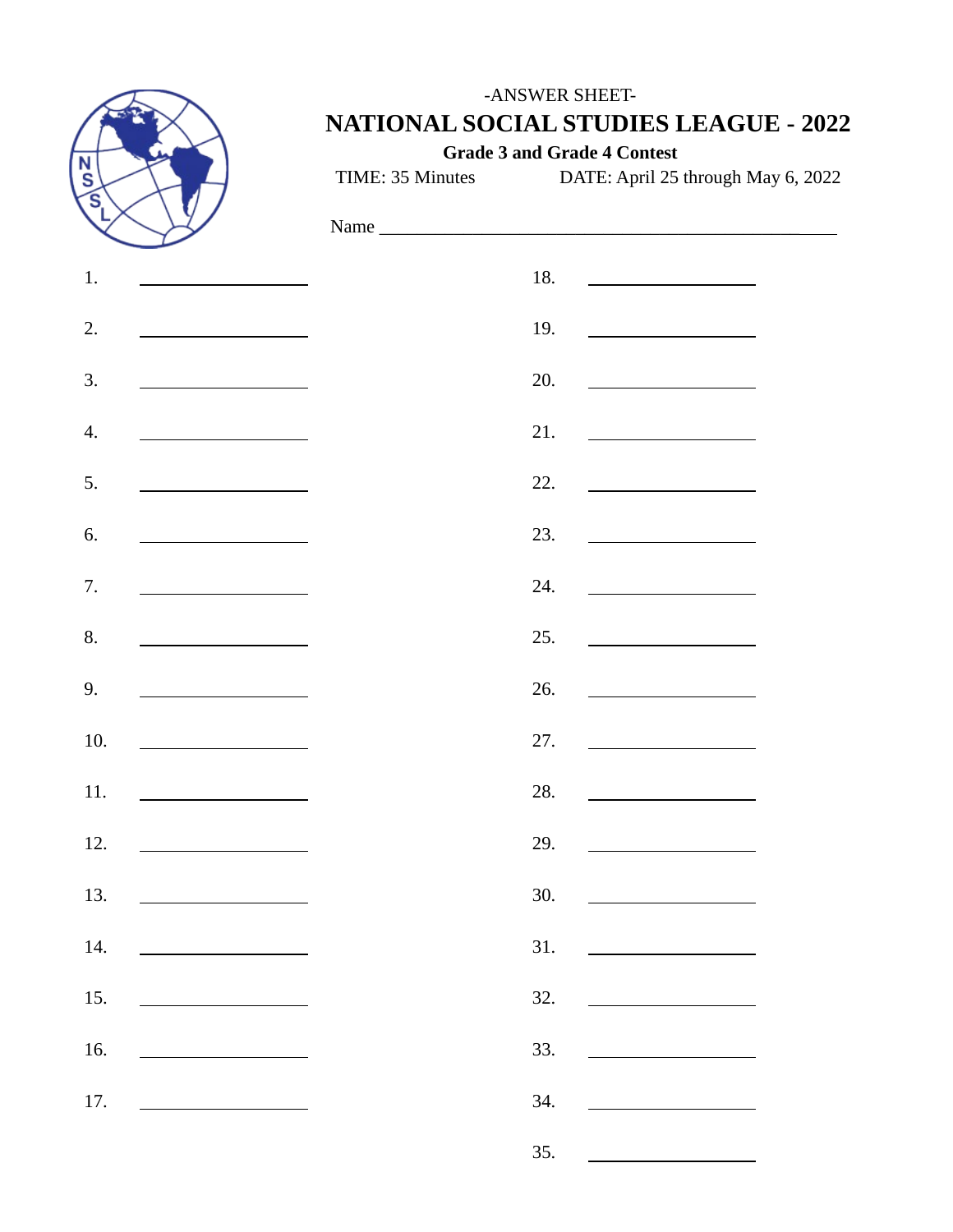## **National Social Studies League – 2022 Grade 3 and 4**

**Directions**: On the answer sheet, write the letter of the choice that best answers or completes the question.

1. The world's largest canyon is in this state. Cactus grow wild in its deserts. Its capital is Phoenix. What state is this?

- A. Colorado
- B. Texas
- C. California
- D. Arizona



2. A landform made of rock and shaped like a high, flat table is a called a

A. valley B. mesa C. mountain D. prairie

3. Which of these natural wonders is shared by the United States and Canada?

A. Yosemite Falls B. Angel Falls C. Niagara Falls D. Virginia Falls

4. President Jefferson sent us to lead the exploration of the Louisiana Territory and beyond. We reached the Pacific Ocean on November 7, 1805. Who were we?

- 
- C. Peary and Henson D. Lewis and Clark

A. Orville and Wilbur Wright B. John Smith and Pocahontas

5. In what body of water would you find the state of Hawaii?

- A. Atlantic Ocean B. Pacific Ocean
	-

C. Mediterranean Sea D. Indian Ocean

6. Born in New york State, I was the only president to ever be elected four times. Polio left me crippled, but I never let that stop me. I became the thirty-second president in the middle of the great Depression and saw the country through World War II. Who am I?









7. Seattle is to Washington as Tallahassee is to \_\_\_\_\_\_\_\_\_\_\_\_\_\_\_\_\_\_\_\_\_\_\_\_\_\_\_\_\_\_\_\_

A. Texas B. Georgia C. Florida D. New York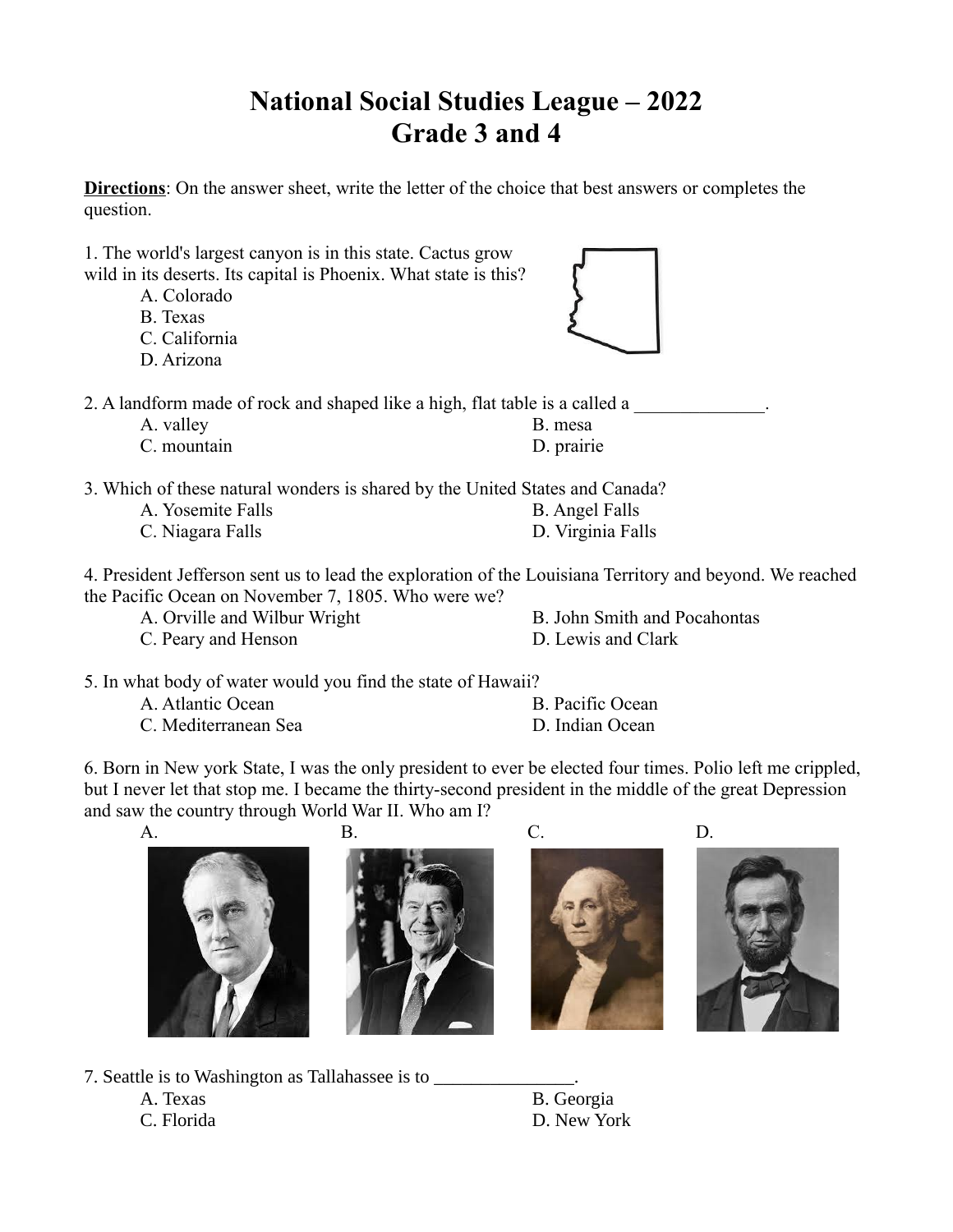# **Utilities Savings**  $Fun/$  Food Rent JOHNSON FAMILY BUDGET

#### USE THIS CIRCLE GRAPH TO ANSWER QUESTIONS 8 AND 9:

8. This graph tells us

- A. how much money the Johnsons make
- B. how the Johnsons use their money
- C. where the Johnsons work
- D. what the Johnsons do for fun
- 9. According to this circle graph, the Johnsons spend an equal amount of money on \_\_\_\_\_\_\_\_\_\_\_\_\_.
	- A. food and utilities B. savings and rent
	- C. utilities and rent D. fun and savings
- 10. George Washington served in this position during the American Revolution.
	- A. Architect for the new city of Washington, D.C.
	- B. Ambassador of France
	- C. President of the United States
	- D. Commander of the Continental Army
- 11. The way of life of a group of people that includes their language, clothes, food, and religion is their

| A. ritual | <b>B.</b> culture |
|-----------|-------------------|
| C. custom | D. faith          |

- 12. Useful acts that people do for others are called \_\_\_\_\_\_\_\_\_\_\_\_\_\_\_\_\_\_\_\_\_\_\_\_\_\_\_
	- A. products B. goods C. services D. consumers
- 13. A building or statue made to honor a person or a special event is called a
	- A. monument C. landmark

\_\_\_\_\_\_\_\_\_\_\_\_\_\_\_.

| B. coliseum |
|-------------|
| D. museum   |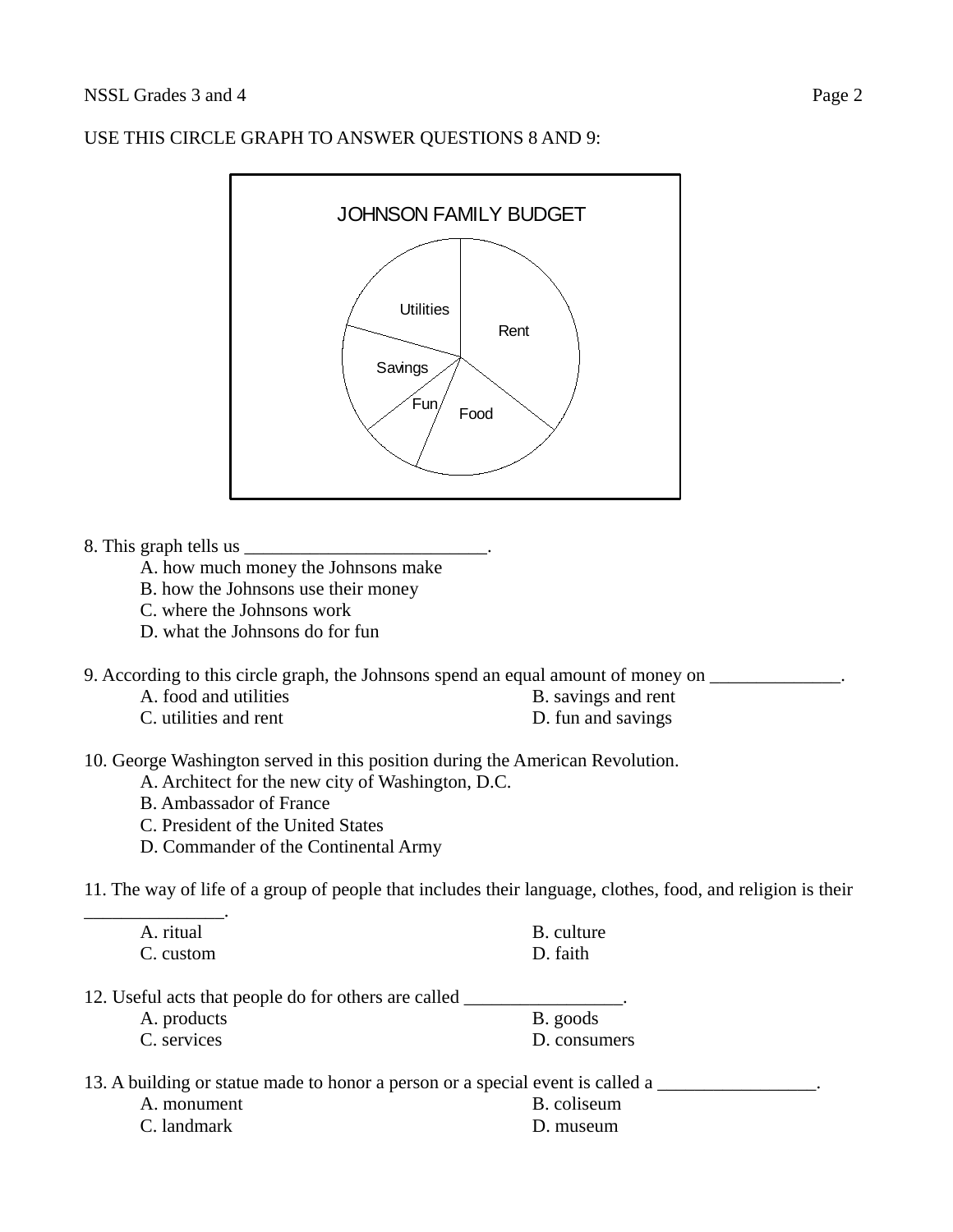#### 14. Three of these are pictures of goods. Which one is not?



15. The place in the United States where four states come together is at Four Corners. The four states that meet here are Colorado, New Mexico, Utah and \_\_\_\_\_\_\_\_\_\_\_\_\_\_\_\_\_.

| A. Michigan |  | B. Montana |
|-------------|--|------------|
| C. Arizona  |  | D. Nevada  |

16. I spoke out against violence and fought for racial equality. I won the 1964 Nobel Peace Prize and was killed by an assassin in 1968. Who am I?

C. George Washington Carver **D. Abraham Lincoln** 

A. Malcolm X B. Martin Luther King, Jr.

USE THE FOLLOWING MAP TO HELP YOU ANSWER QUESTIONS 17 AND 18:



17. Amy has to leave her home in Baltimore to go to a convention in San Francisco. After the convention is over she will visit friends in Seattle before going back home to Baltimore. In what directions will she travel to complete the entire trip?

| A. west, north, southeast | B. east, south, and northwest |
|---------------------------|-------------------------------|
| C. west, south, northeast | D. east, north, and southwest |

18. The state Amy lives in is nearly cut in two by the Chesapeake Bay. What state is this?

A. Delaware B. New Jersey C. Virginia D. Maryland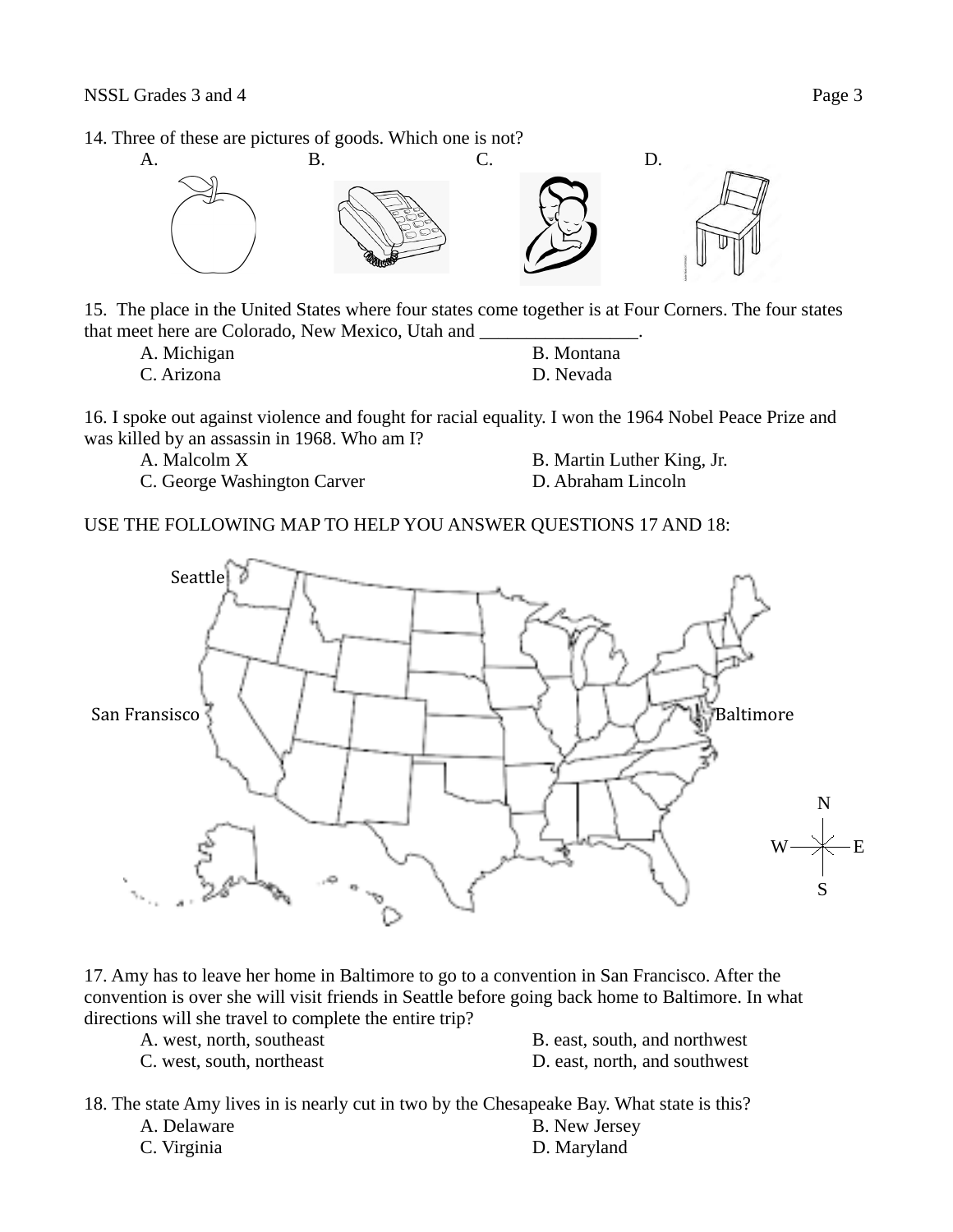19. The bird identified as the national symbol of America is \_\_\_\_\_\_\_\_\_\_\_\_\_\_\_\_.

- A. the robin
- B. the bald eagle
- C. the sparrow
- D. the turkey

20. The United States Congress is made up of two houses called \_\_\_\_\_\_\_\_\_\_\_\_\_\_\_\_\_.

- A. the Post Office and the Treasury Department
- B. the Cabinet and the Senate
- C. the Supreme Court and the President
- D. the House of Representatives and the Senate
- 21. During what war did Abraham Lincoln give command of the Union Army to Ulysses S. Grant? A. American Revolution
	- B. War of 1812
	- C. Civil War
	- D. World War I

22. The president who purchased the Louisiana Territory from France was \_\_\_\_\_\_\_\_\_\_\_\_.

- A. Thomas Jefferson
- B. Abraham Lincoln
- C. Theodore Roosevelt
- D. Woodrow Wilson

23. What did American colonists toss into Boston Harbor to protest British taxes?

- A. cranberry juice
- B. lumber
- C. molasses
- D. tea

24. The purpose of businesses in a community is to \_\_\_\_\_\_\_\_\_\_\_\_\_\_\_\_\_\_.

- A. make law to keep order
- B. print money to use in buying goods
- C. supply goods and services to consumers
- D. provide protection from rain or snow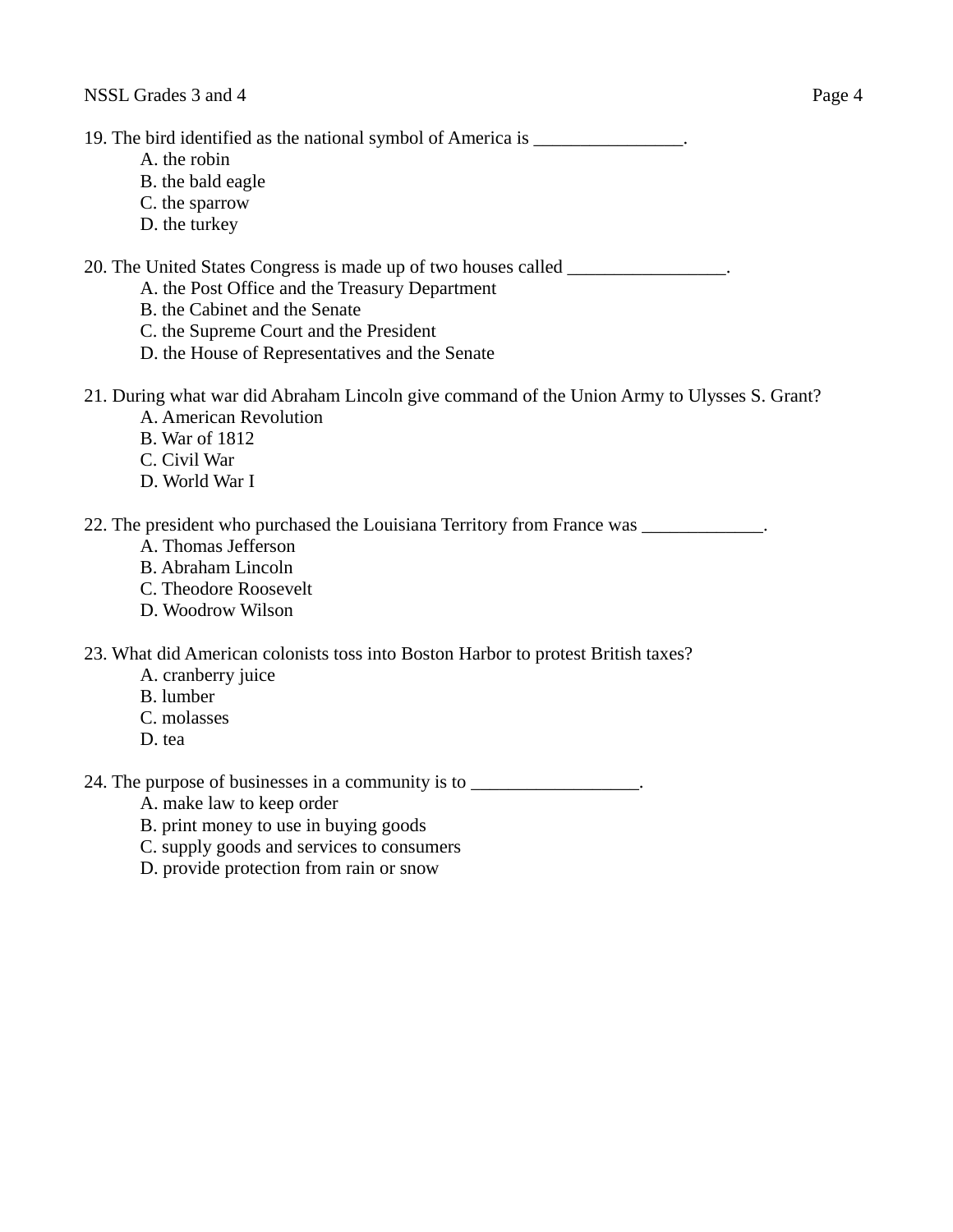#### USE THE FOLLOWING LINE GRAPH TO ANSWER QUESTIONS 25 AND 26:



Population of Alaska

#### 25. This line graph tells us  $\_$

- A. how many people live in Alaska today
- B. why the population of Alaska decreased over the years
- C. where the people in Alaska lived between 1900 and 1980
- D. how the population of Alaska changed from 1900 to 1980

#### 26. According to the line graph,

- A. more people lived in Alaska in 1920 than in 1940
- B. the population of Alaska decreased between 1900 and 1920
- C. the population of Alaska increased continually from 1900 to 1980
- D. less people lived in Alaska in 1960 than in 1920

27. The movement of an animal from one part of the world to another on a regular basis is called

| B. hibernation |
|----------------|
| D. extinction  |
|                |

28. The part of a map that shows the distance on the Earth for each inch on the map is the

A. scale B. symbol C. compass D. key

29. The "I Have a Dream" speech was given, on the steps of the Lincoln Memorial in 1963, by

| A. Booker T. Washington | B. Harriet Tubman          |
|-------------------------|----------------------------|
| C. Frederick Douglass   | D. Martin Luther King, Jr. |